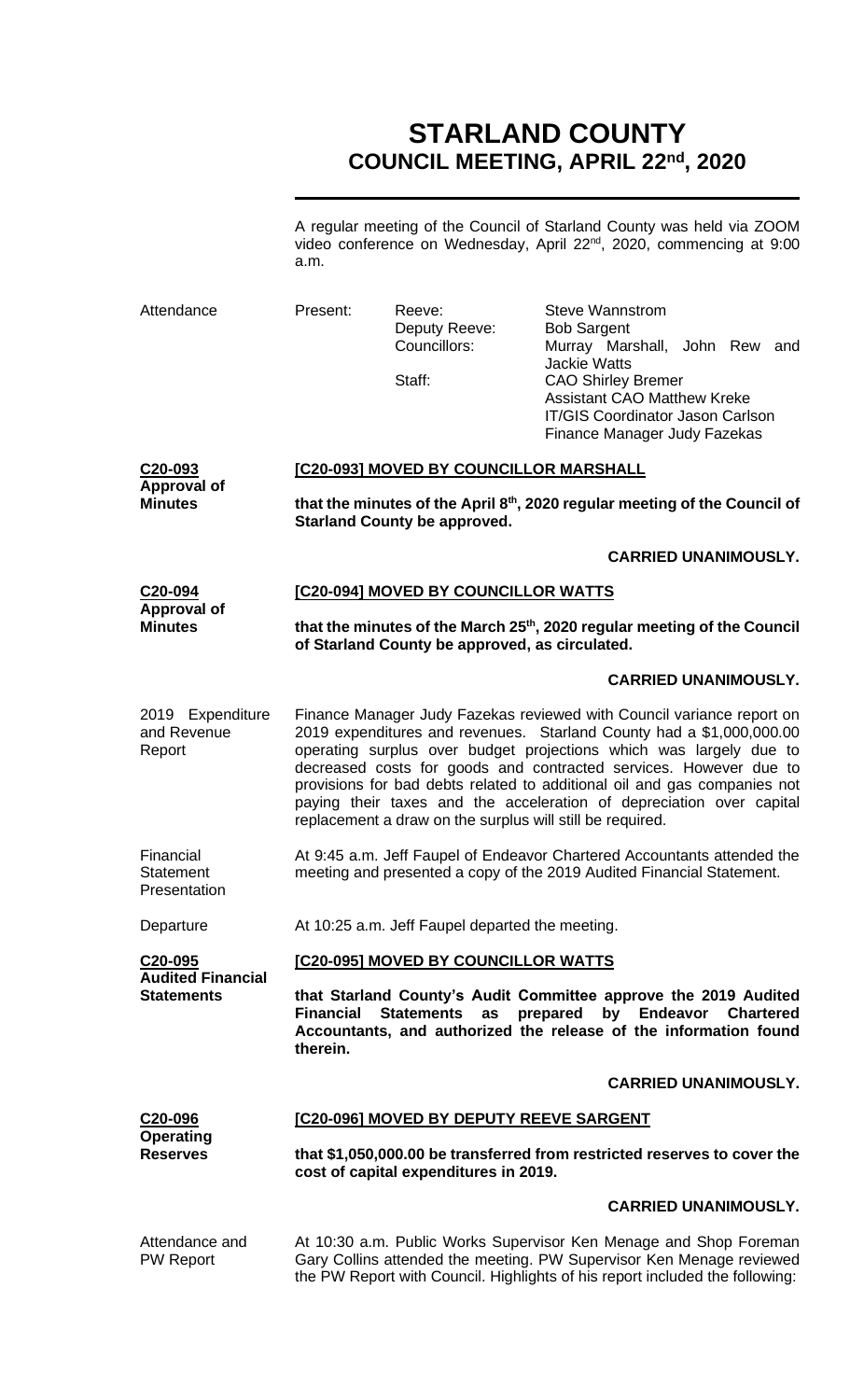|                                      | The PW Crew have been steaming culverts, repairing roads,<br>removing snow and cleaning the shop.<br>The Shop Crew have been working on approximately 21 pieces<br>$\bullet$<br>of equipment and performed 4 CVIPs.<br>Gradermen have been blading roads when conditions are good.<br>$\bullet$<br>Ken has been doing bridge inspections, working on the 2020<br>$\bullet$<br>budget, land acquisition and attending meetings.                                                                                                                                                                                                                                                                                                                                                                                                                                                                                                                                                                                                                                                                                                                                                                                                                                                                                                                                                                                                                                                                                                                                                        |  |  |  |
|--------------------------------------|---------------------------------------------------------------------------------------------------------------------------------------------------------------------------------------------------------------------------------------------------------------------------------------------------------------------------------------------------------------------------------------------------------------------------------------------------------------------------------------------------------------------------------------------------------------------------------------------------------------------------------------------------------------------------------------------------------------------------------------------------------------------------------------------------------------------------------------------------------------------------------------------------------------------------------------------------------------------------------------------------------------------------------------------------------------------------------------------------------------------------------------------------------------------------------------------------------------------------------------------------------------------------------------------------------------------------------------------------------------------------------------------------------------------------------------------------------------------------------------------------------------------------------------------------------------------------------------|--|--|--|
| <b>Pressure Washer</b><br>System     | Shop Foreman Gary Collins has been soliciting additional quotes for the<br>pressure wash system however they have been late coming back. He is<br>requesting that the decision be delayed until the next meeting so that he<br>can properly review the late quotes.                                                                                                                                                                                                                                                                                                                                                                                                                                                                                                                                                                                                                                                                                                                                                                                                                                                                                                                                                                                                                                                                                                                                                                                                                                                                                                                   |  |  |  |
| <b>CAO Report</b>                    | Chief Administrative Officer Shirley Bremer reviewed the CAO Report with<br>Council. Highlights of the report included the following:                                                                                                                                                                                                                                                                                                                                                                                                                                                                                                                                                                                                                                                                                                                                                                                                                                                                                                                                                                                                                                                                                                                                                                                                                                                                                                                                                                                                                                                 |  |  |  |
|                                      | Duct work and framing is now ongoing at the new building with<br>$\bullet$<br>the interiors progressing at a satisfactory pace. The Council<br>meeting table design has been agreed upon and Shirley and<br>IT/GIS Coordinator Jason Carlson reviewed office plug ins and<br>data ports on a recent walkthrough.<br>Dust control will have to be advertised soon for the spring season<br>$\bullet$<br>however a budget for this service will have to be agreed upon.<br>One new case of Covid-19 has been confirmed in Special Areas<br>$\bullet$<br>so there are now a number of cases around the Starland County<br>though none confirmed in it so far.<br>The Starland County Municipal Accountability Review has been<br>$\bullet$<br>delayed from May 20 <sup>th</sup> to July 21 <sup>st</sup> .<br>We wish our Payroll Administrator Sherry Griffith a speedy<br>recovery and expect her back sometime after May 4 <sup>th</sup> .                                                                                                                                                                                                                                                                                                                                                                                                                                                                                                                                                                                                                                            |  |  |  |
| Attendance and<br><b>MS Report</b>   | At 11:00 a.m. Municipal Services Manager Glen Riep and Agricultural<br>Fieldman Alan Hampton attended the meeting. Glen reviewed his MS report<br>with Council. Highlights of the report included:<br>• The chief medical officer of Alberta has stated that she is cautiously<br>optimistic of how the province has been able to respond to the<br>Covid-19 pandemic however with several large outbreaks this<br>enthusiasm has been tempered.<br>Currently we are concerned about tourists coming out for the May<br>long weekend now that the weather has turned. All around the<br>province there exists a risk of transmission from the high-risk centres<br>like Calgary to the lower risk rural areas.<br>Starland County has had several employees tested who have been<br>$\bullet$<br>self-isolated because of flu-like symptoms with all of those tested so<br>far coming back negative. Starland County is in an enviable position<br>to combat the pandemic and we will continue to monitor staff and<br>the community.<br>At the beginning of the pandemic we had experienced a water break<br>on the Craigmyle North line branching off the main transmission line.<br>It was another poor installation that resulted in corrosion and failure.<br>The Government of Alberta has issued a fire ban in all provincial<br>parks and banned all ATV's in those same areas. We currently<br>have several outstanding fire permits in the County that will expire<br>before the end of the week. We are looking to implement a fire<br>restriction rather than a fire ban. |  |  |  |
| <b>Morrin Water Plant</b><br>Project | Glen reviewed with Council a breakdown of the cost components associated<br>with the Morrin water treatment plant project. Substantial cost overruns took<br>place due to a number of project changes made after the initial scope was<br>agreed upon. As per Glen's breakdown the County would owe \$81,086.14<br>out of a total of \$213,442.98. This would be above the initial \$70,000.00<br>maximum Starland County budgeted for. Discussions will have to take place<br>with the Village of Morrin to agree upon costs owed.                                                                                                                                                                                                                                                                                                                                                                                                                                                                                                                                                                                                                                                                                                                                                                                                                                                                                                                                                                                                                                                   |  |  |  |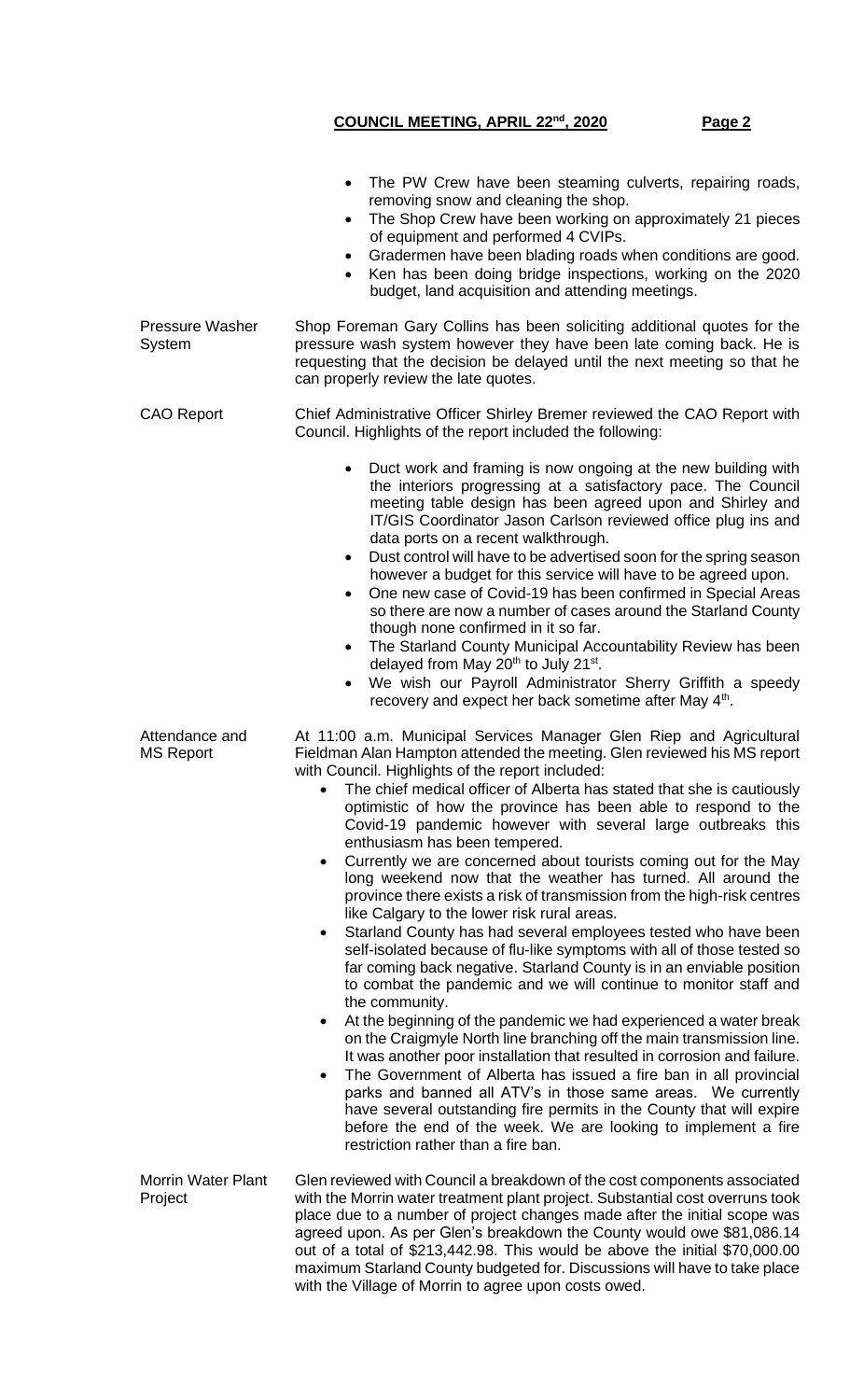McLaren Dam Councillor Rew has submitted bills related to the freight and galvanizing of a steel grating that goes over the outlet to the McLaren Dam outlet pipe. Councillor Rew was never authorized to charge for freight related to delivering the steel to the galvanizing company so reimbursement would require a motion of Council. **C20-097 Expense Reimbursement [C20-097] MOVED BY DEPUTY REEVE SARGENT that Starland County reimburse Councillor Rew \$4,070.93 for the cost associated with transporting a steel grating to and from Calgary for galvanizing which includes the cost of galvanizing and the cost of the grating. Councillor Rew abstained from voting due to a conflict of interest. CARRIED UNANIMOUSLY.** Municipal Affairs **Updates** Municipal Affairs has released amendments to Ministerial Order MAG 014/20 which deals with various assessment-related timelines and makes important changes to clarify and shorten some of the original timeline extensions and to Ministerial Order MSD 036/20 which addresses non-assessment items from the original Ministerial Order. RMA Resolution **Session** The RMA will be holding its spring resolution session on April 24th, 2020 at 2:00 p.m. with details to be emailed 2 days prior. This will be the first teleconference resolution session in the association's history. 2019/2020 Assessment **Comparison** Council was given a copy of the 2020/2019 assessment comparison for Starland County which is broken down by assessment code. Overall the County has seen a major drop in its reported assessment in 2020 with machinery and equipment and linear assets combining for over \$85 million in assessment declines. Accounts Checked Councillor Rew and Deputy Reeve Sargent checked accounts with Administrative Assistant Heather Flaman. **C20-098 Accounts [C20-098] MOVED BY COUNCILLOR REW that accounts (cheque no. 50522 to 50637 inclusive) totalling \$438,553.77 be approved for payment. CARRIED UNANIMOUSLY. C20-099 Motion to Proceed In-Camera [C20-099] MOVED BY COUNCILLOR WATTS that under the exemption granted by Section 17, Division 2, Part 1 of the Freedom of Information and Protection of Personal Privacy Act Reeve Wannstrom, Deputy Reeve Sargent and Councillors Watts, Rew and Marshall along with Staff Bremer, Fazekas, Menage, Hampton, Riep and Kreke proceed with the meeting In-Camera at 12:45 p.m. CARRIED UNANIMOUSLY.** Departure **At 2:00 p.m. staff Fazekas, Menage, Hampton and Riep departed from the** meeting. **C20-100 Motion to Proceed Out of In-Camera [C20-100] MOVED BY COUNCILLOR REW that the meeting proceed out of In-Camera at 3:15 p.m.**

**CARRIED UNANIMOUSLY.**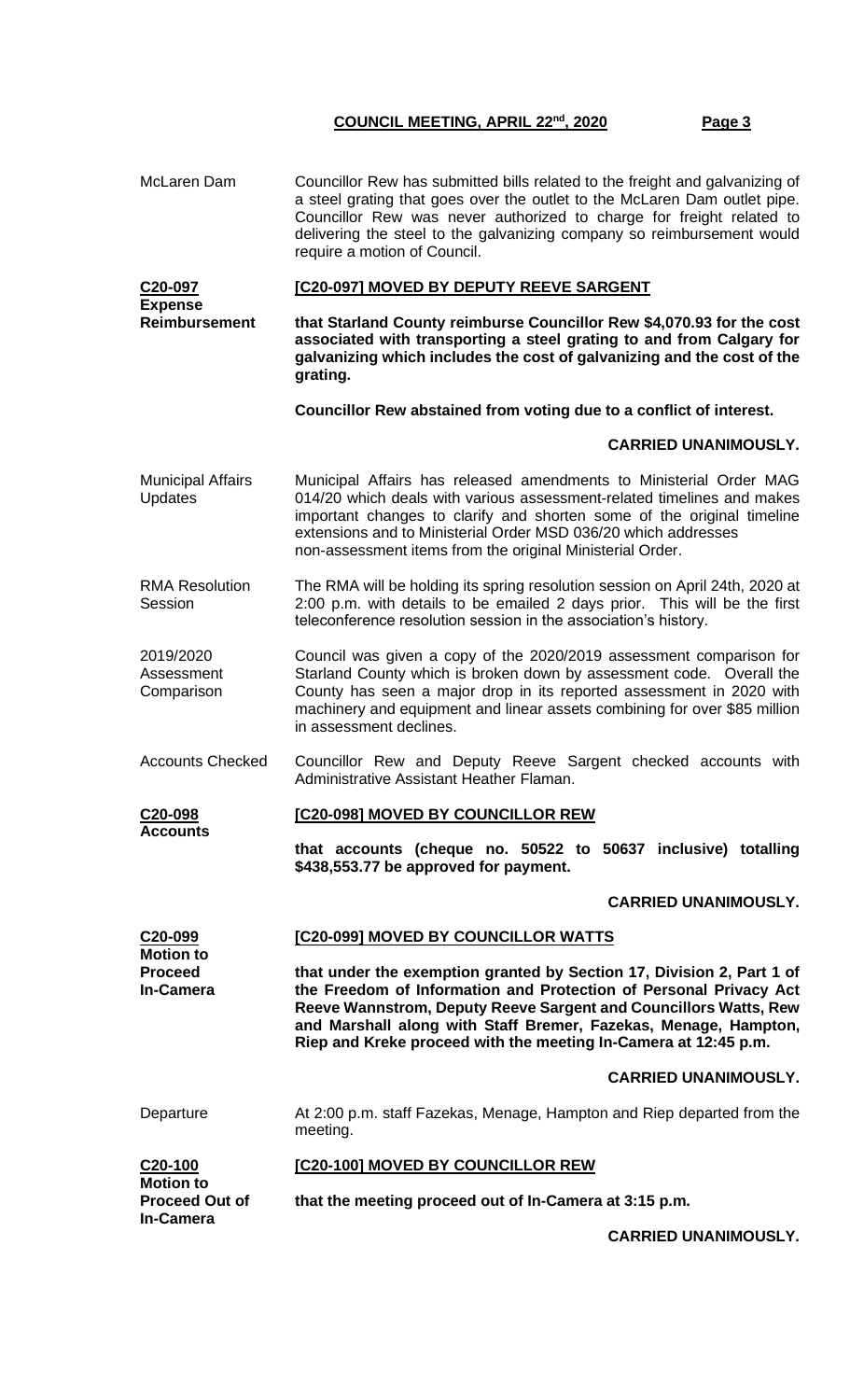| C20-101      |
|--------------|
| Stop On-Call |
| Service      |

#### **[C20-101] MOVED BY COUNCILLOR WATTS**

**that Starland County cease providing on-call services after hours and will no longer require designated on-call employees be made available to respond to requests after hours.** 

## **CARRIED UNANIMOUSLY.**

| Council<br>Committees     | All councillors present reported briefly on the committees to which they are<br>appointed. |           |           |  |  |
|---------------------------|--------------------------------------------------------------------------------------------|-----------|-----------|--|--|
| Council<br>Communications | <b>Council Communications:</b>                                                             |           |           |  |  |
|                           | i)<br><b>Rural Municipalities of Alberta</b><br><b>Contact Newsletter (2 Issues)</b>       |           |           |  |  |
| Accounts                  | Accounts – see prior motion.                                                               |           |           |  |  |
|                           | A.H. GRADER SERVICE LTD.                                                                   | CK# 50522 | 12,568.50 |  |  |
|                           | <b>Sub-Total:</b>                                                                          | \$        | 12,568.50 |  |  |
|                           | <b>BRC GROUP</b>                                                                           | CK# 50523 | 4,068.67  |  |  |
|                           | <b>Sub-Total:</b>                                                                          |           | 4,068.67  |  |  |
|                           | A.H. GRADER SERVICE LTD.                                                                   | CK# 50524 | 12,400.50 |  |  |
|                           | ACKLANDS-GRAINGER INC.                                                                     | CK# 50525 | 415.83    |  |  |
|                           | <b>ACTIVE GLASS</b>                                                                        | CK# 50526 | 288.75    |  |  |
|                           | ADAMS INDUSTRIAL SUPPLIES INC.                                                             | CK# 50527 | 740.80    |  |  |
|                           | <b>AMHSA</b>                                                                               | CK# 50528 | 1,575.00  |  |  |
|                           | ALTAGAS UTILITIES INC.                                                                     | CK# 50529 | 3,057.51  |  |  |
|                           | ATCO ELECTRIC LTD.                                                                         | CK# 50530 | 24,675.13 |  |  |
|                           | <b>AUTO VALUE PARTS - DRUMHELLER</b>                                                       | CK# 50531 | 1,134.07  |  |  |
|                           | BEARCOM CANADA CORP.                                                                       | CK# 50532 | 815.80    |  |  |
|                           | <b>BERNIE &amp; THE BOYS</b>                                                               | CK# 50533 | 360.94    |  |  |
|                           | <b>BIG COUNTRY GAS CO-OP</b>                                                               | CK# 50534 | 601.68    |  |  |
|                           | <b>BROWNLEE LLP</b>                                                                        | CK# 50535 | 9,172.85  |  |  |
|                           | BURT, EDWIN L.                                                                             | CK# 50536 | 150.00    |  |  |
|                           | <b>RECEIVER GENERAL</b>                                                                    | CK# 50537 | 2,640.00  |  |  |
|                           | CENTRAL ALBERTA HEAVY DUTY REP                                                             | CK# 50538 | 3,066.78  |  |  |
|                           | <b>CERVUS AG EQUIPMENT LP</b>                                                              | CK# 50539 | 120.49    |  |  |
|                           | CHRIST THE REDEEMER C.S.R.D #3                                                             | CK# 50540 | 4,285.94  |  |  |
|                           | <b>COUNTY OF STETTLER</b>                                                                  | CK# 50541 | 472.50    |  |  |
|                           | DIGITEX CANADA INC.                                                                        | CK# 50542 | 54.20     |  |  |
|                           | DRUMHELLER EQUIPMENT SALES                                                                 | CK# 50543 | 981.60    |  |  |
|                           | EAST CENTRAL GAS CO-OP LTD.                                                                | CK# 50544 | 440.97    |  |  |
|                           | <b>ECS SAFETY SERVICES LTD.</b>                                                            | CK# 50545 | 101.33    |  |  |
|                           | <b>ENMAX</b>                                                                               | CK# 50546 | 5,415.42  |  |  |
|                           | <b>FLAMAN, HEATHER</b>                                                                     | CK# 50547 | 196.65    |  |  |
|                           | <b>FRESON BROS DRUMHELLER</b>                                                              | CK# 50548 | 88.54     |  |  |
|                           | GLOVER INTERNATIONAL TRUCKS LTD. CK# 50549                                                 |           | 6,386.28  |  |  |
|                           | HENRY KROEGER REGIONAL WATER                                                               | CK# 50550 | 147.03    |  |  |
|                           | HI-WAY 9 EXPRESS LTD.                                                                      | CK# 50551 | 384.32    |  |  |
|                           | <b>HYDRODIG CANADA INC.</b>                                                                | CK# 50552 | 3,675.00  |  |  |
|                           | LN LAND DEVELOPMENT TECH                                                                   | CK# 50553 | 1,102.50  |  |  |
|                           | <b>LAPP</b>                                                                                | CK# 50554 | 20,256.14 |  |  |
|                           | MARSHALL, MURRAY                                                                           | CK# 50555 | 298.80    |  |  |
|                           | <b>MLTAIKINS</b>                                                                           | CK# 50556 | 315.79    |  |  |
|                           | <b>NETAGO</b>                                                                              | CK# 50557 | 320.00    |  |  |
|                           | PUROLATOR INC.                                                                             | CK# 50558 | 207.61    |  |  |
|                           | RECEIVER GENERAL OF CANADA                                                                 | CK# 50559 | 48,423.82 |  |  |
|                           | REW, JOHN                                                                                  | CK# 50560 | 4,600.32  |  |  |
|                           | <b>RMA FUEL</b>                                                                            | CK# 50561 | 18,579.65 |  |  |
|                           | RMA INSURANCE                                                                              | CK# 50562 | 140.08    |  |  |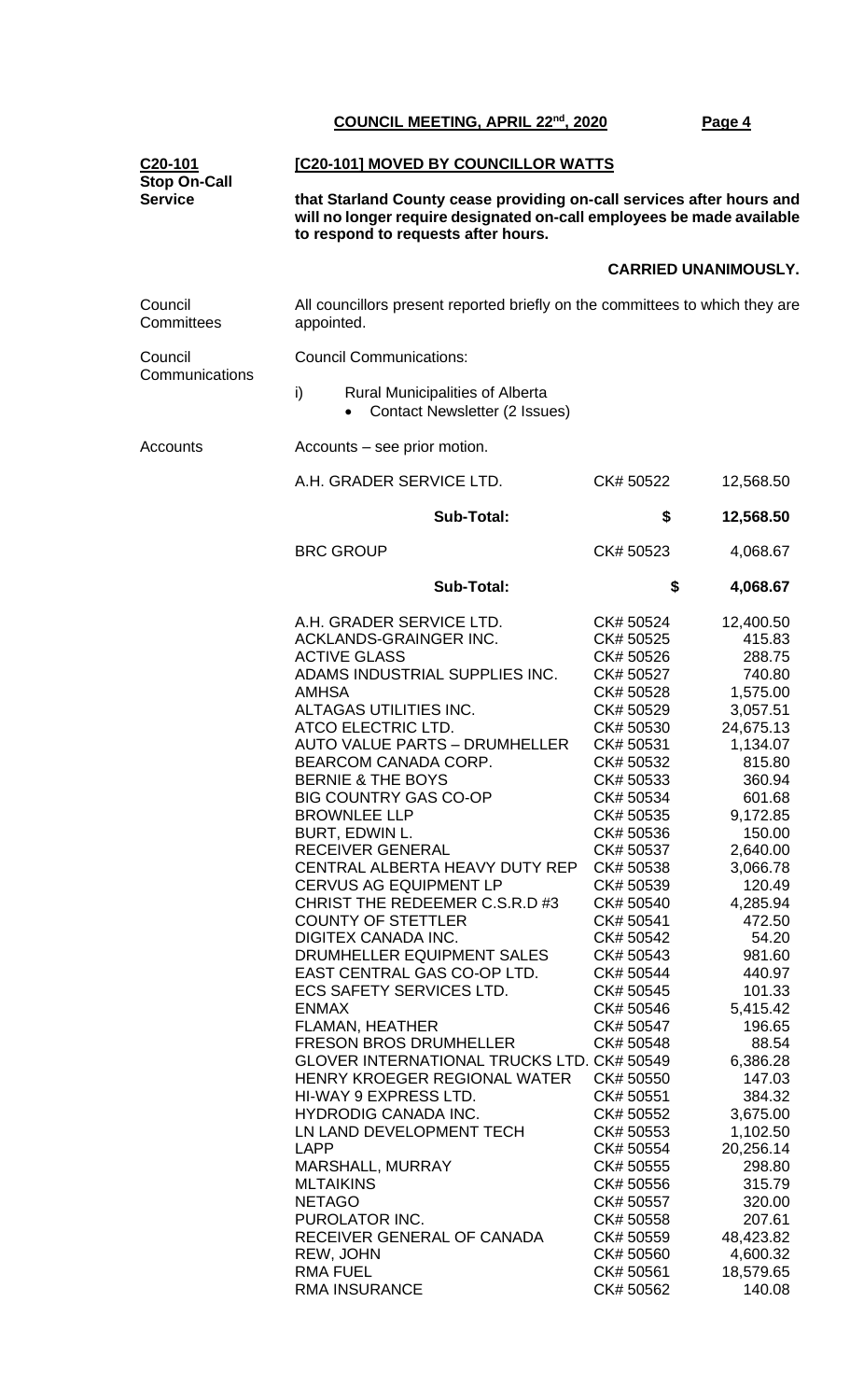| <b>RMA INSURANCE</b>                                             | CK# 50563              | 249.26             |
|------------------------------------------------------------------|------------------------|--------------------|
| ROYAL CARETAKING SUPPLIES INC.                                   | CK# 50564              | 93.45              |
| <b>SARGENT, ROBERT</b>                                           | CK# 50565              | 2,303.81           |
| <b>SNAP-ON TOOLS</b>                                             | CK# 50566              | 16,579.50          |
| STANTEC CONSULTING LTD.                                          | CK# 50567              | 50.00              |
| TELUS COMMUNICATIONS INC.                                        | CK# 50568              | 433.70             |
| TELUS MOBILITY INC.                                              | CK# 50569              | 295.13             |
| <b>VILLAGE OF DELIA</b>                                          | CK# 50570              | 357.00             |
| <b>WANNSTROM, STEVE</b>                                          | CK# 50571              | 268.88             |
| <b>WATER PURE &amp; SIMPLE</b><br><b>WATTS, JACKIE</b>           | CK# 50572<br>CK# 50573 | 99.00<br>286.93    |
| WELDCO-BEALES MFG. INC.                                          | CK# 50574              | 722.17             |
| WESTVIEW CO-OPERATIVE ASSN LTD.                                  | CK# 50575              | 326.63             |
| <b>WOLF, TRACY</b>                                               | CK# 50576              | 1,305.00           |
| <b>Sub-Total:</b>                                                | \$                     | 201,461.08         |
| STARTEC REFRIGERATION SERVICES CK# 50577                         |                        | 248.09             |
| <b>Sub-Total:</b>                                                |                        | \$<br>248.09       |
|                                                                  |                        |                    |
| A.H. GRADER SERVICE LTD.                                         | CK# 50578              | 9,775.50           |
| A.P.I. ALARM INC.                                                | CK# 50579<br>CK# 50580 | 110.25             |
| A&D HARPER TIRE (1979) LTD.<br><b>ACKLANDS-GRAINGER INC.</b>     | CK# 50581              | 519.54<br>1,641.87 |
| ADAMS INDUSTRIAL SUPPLIES INC.                                   | CK# 50582              | 1,846.53           |
| AIR LIQUIDE CANADA INC.                                          | CK# 50583              | 362.61             |
| <b>ALBERTA GOVERNMENT SERVICES</b>                               | CK# 50584              | 20.00              |
| ALBERTA ONE-CALL CORPORATION                                     | CK# 50585              | 44.10              |
| ATCO STRUCTURES & LOGISTICS LTD.                                 | CK# 50586              | 20,632.50          |
| <b>AUTO VALUE PARTS - DRUMHELLER</b>                             | CK# 50587              | 738.85             |
| BEARCOM CANADA CORP.                                             | CK# 50588              | 409.53             |
| <b>BIG COUNTRY GAS CO-OP</b>                                     | CK# 50589              | 470.59             |
| <b>CINTAS CANADA LIMITED</b><br>CRAIGMYLE OILFIELD SERVICES LTD. | CK# 50590<br>CK# 50591 | 359.06<br>4.070.93 |
| D&M CONCRETE PRODUCTS LTD.                                       | CK# 50592              | 4,483.50           |
| <b>DIGITEX CANADA INC.</b>                                       | CK# 50593              | 484.05             |
| DRUMHELLER SOLID WASTE                                           | CK# 50594              | 41.87              |
| FOURLANE FORD SALES LTD.                                         | CK# 50595              | 103.58             |
| <b>FRESON BROS DRUMHELLER</b>                                    | CK# 50596              | 81.64              |
| GLOVER INTERNATIONAL TRUCKS LTD. CK# 50597                       |                        | 914.50             |
| HENRY KROEGER REGIONAL WATER                                     | CK# 50598              | 12,407.76          |
| HI-WAY 9 EXPRESS LTD.                                            | CK# 50599              | 563.42             |
| <b>HOTSY WATER BLAST</b><br><b>KNEEHILL COUNTY</b>               | CK# 50600<br>CK# 50601 | 441.00<br>204.35   |
| LN LAND DEVELOPMENT TECH                                         | CK# 50602              | 454.75             |
| <b>LAPP</b>                                                      | CK# 50603              | 21,654.19          |
| <b>LOOMIS EXPRESS</b>                                            | CK# 50604              | 105.98             |
| MARSHALL, MURRAY                                                 | CK# 50605              | 152.00             |
| <b>MORRIN FOODS</b>                                              | CK# 50606              | 116.22             |
| MPE ENGINEERING LTD.                                             | CK# 50607              | 1,945.65           |
| RECEIVER GENERAL OF CANADA                                       | CK# 50608              | 45,223.93          |
| RIEP, GLEN                                                       | CK# 50609              | 1,049.89           |
| <b>RMA FUEL</b><br>ROADATA SERVICES LTD.                         | CK# 50610<br>CK# 50611 | 3,358.49           |
| SEED CHECK TECHNOLOGIES INC.                                     | CK# 50612              | 302.40<br>87.15    |
| STANTEC CONSULTING LTD.                                          | CK# 50613              | 1,365.00           |
| STETTLER TELEPHONE ANSWERING                                     | CK# 50614              | 367.50             |
| STEWART, KIM                                                     | CK# 50615              | 45.00              |
| SUN LIFE ASSURANCE COMPANY                                       | CK# 50616              | 17,704.78          |
| SUN LIFE ASSURANCE COMPANY                                       | CK# 50617              | 155.93             |
| <b>TAQA NORTH</b>                                                | CK# 50618              | 21.00              |
| TELUS COMMUNICATIONS INC.                                        | CK# 50619              | 1,526.47           |
| TELUS MOBILITY INC.                                              | CK# 50620              | 1,247.44           |
| THE DRUMHELLER MAIL                                              | CK# 50621              | 382.20             |